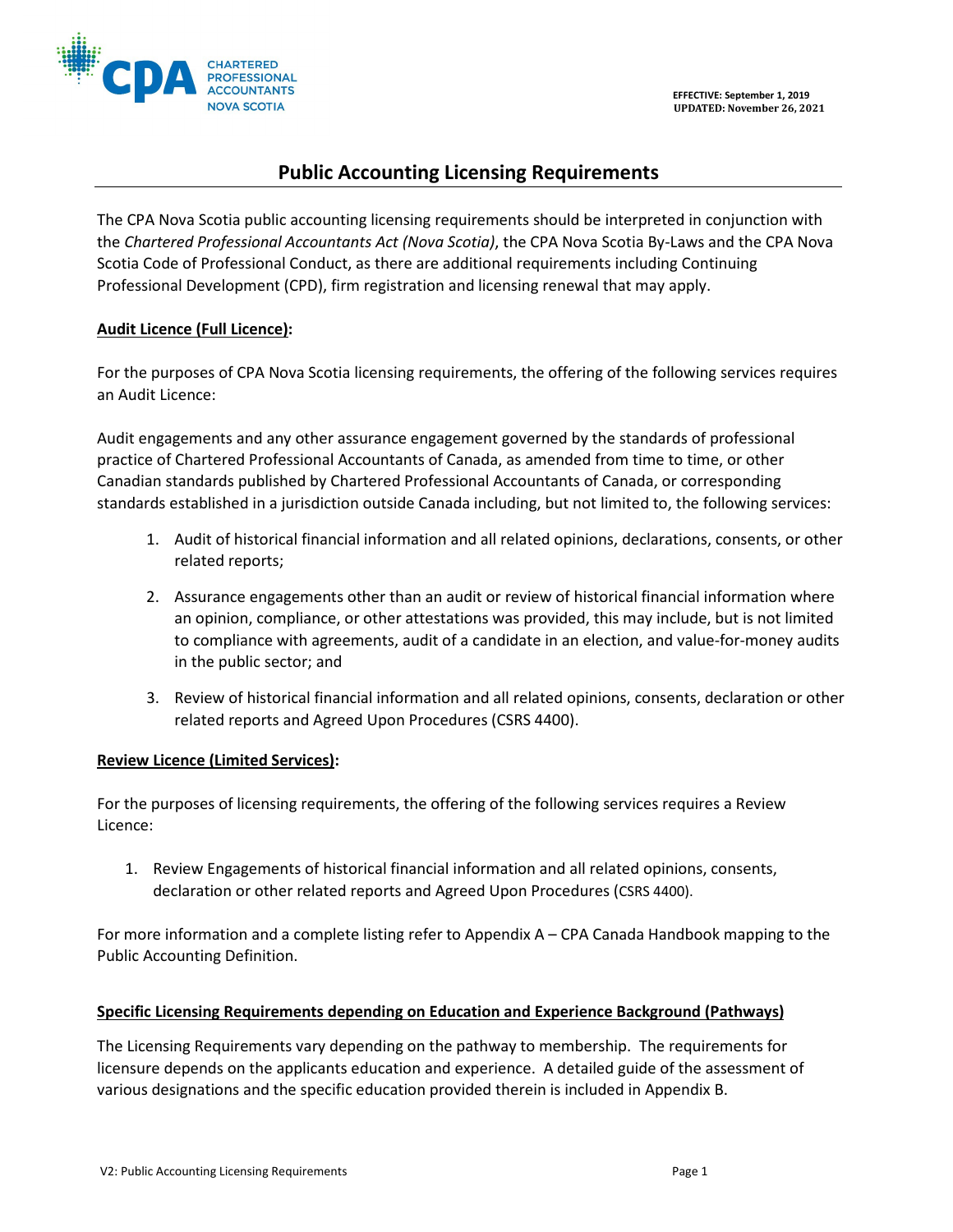

| Designation    | <b>Education Pathway</b>              | <b>Work Experience</b>     | Applicable     |
|----------------|---------------------------------------|----------------------------|----------------|
|                |                                       |                            | <b>Section</b> |
| <b>CPA</b>     | CFE with In-Depth Financial Reporting | Recent Hours at PPTO*      | Section I      |
|                | with Assurance/Tax Electives          |                            |                |
| CPA, CA        | Uniform Final Exam (UFE)              | Recent Hours at PPTO*      | Section II     |
| CPA, CGA       | Assurance 2 & Tax 2                   | Recent Hours at PPTO*      | Section II     |
| CPA, CMA       | <b>CMA Certification</b>              | Recent Hours at PPTO*      | Section III    |
| <b>CPA</b>     | CFE with In-Depth Financial Reporting | Insufficient Recent        | Section III    |
|                | with Assurance/Tax Electives          | Hours at PPTO*             |                |
| <b>CPA</b>     | Qualified via advanced standing with  | <b>Insufficient Recent</b> | Section III    |
|                | <b>International Accounting Body</b>  | Hours at PPTO*             |                |
| CPA, CA        | <b>UFE</b>                            | Insufficient Recent        | Section III    |
|                |                                       | Hours at PPTO*             |                |
| CPA, CGA       | Assurance 2 & Tax 2                   | <b>Insufficient Recent</b> | Section III    |
|                |                                       | Hours at PPTO*             |                |
| All other      | Various                               | Various                    | Section III    |
| <b>Members</b> |                                       |                            |                |

All members fall into 1 of 3 pathways, which is summarized are as follows:

[\\*PPTO](https://www.cpaatlantic.ca/ppr-offices) is a pre-approved training office in External Audit as approved by CPA Nova Scotia.

#### Section I. New Entrants to Public Accounting (some CPAs)

This section applies to members admitted as a CPA who have demonstrated in-depth financial reporting and assurance knowledge and have the practical experience requirements at an External Audit PPTO.

#### Section 2. Qualified Legacy Designations and Re-entry Requirements (some CPA, CA & CPA, CGA)

This section applies to members who have met all the requirements to practice public accounting as a CPA, CA or CPA, CGA and are applying to practice public accounting for the first time. This section will also apply to members who previously held a public accounting licence and wish to return to the practice. The requirements will vary depending on the time frame that the member has not been active in the practice of public accounting. See Appendix B.

#### Section 3. Bridging Requirements (All members who do not qualify in Section I & II)

This section will apply all members who do not meet Section I or Section II above.

For greater clarity, this includes:

- o CPAs who do not qualify as New Entrants to Public Accounting under Section 1.
- o Legacy members who had not met the requirements to practice public accounting Section 2.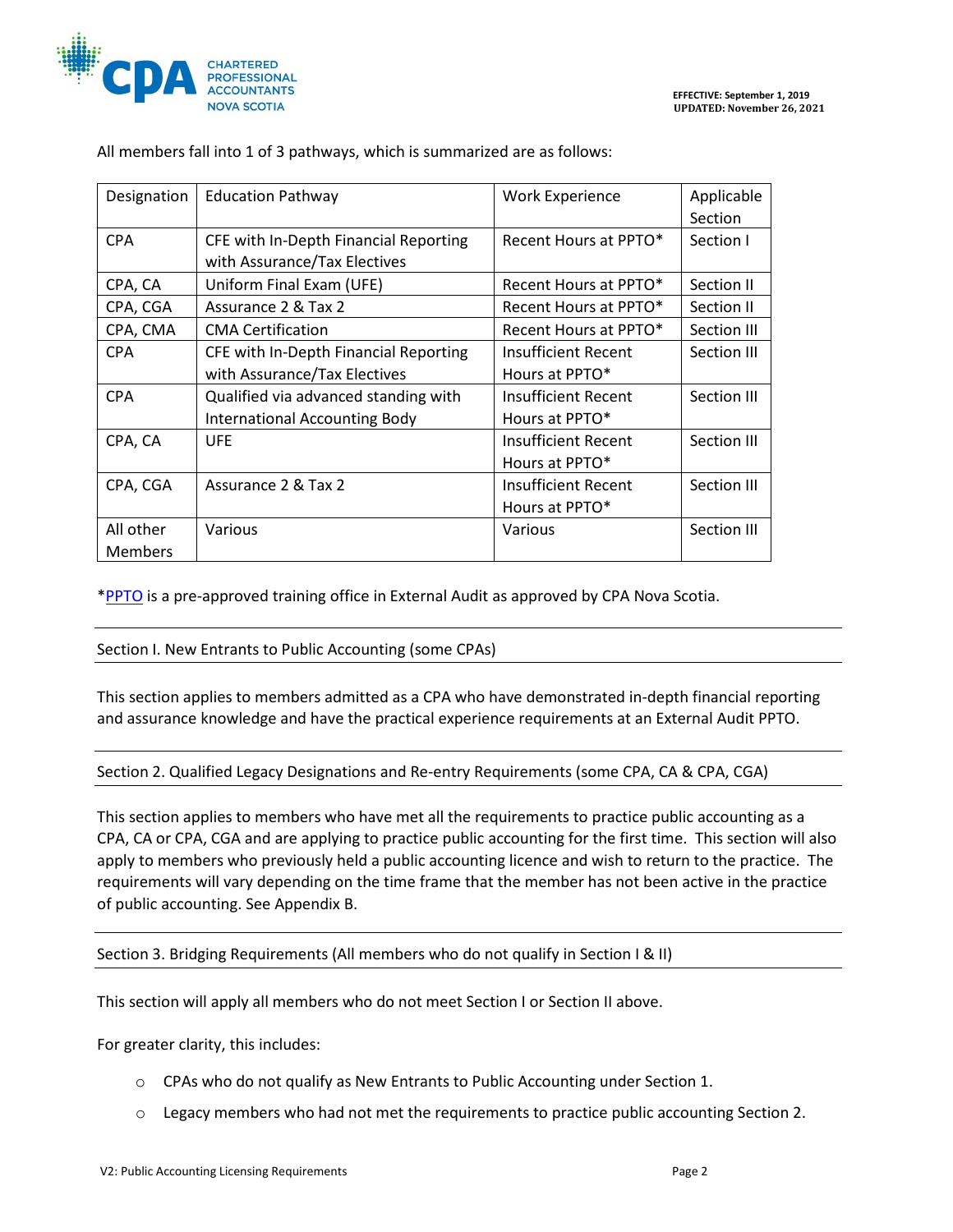



- o Members who have qualified for a Review Licence and are now seeking an Audit Licence.
- o Members who obtained their membership through an International Accounting Body which holds a Mutual Recognition Agreement recognized by CPA Nova Scotia.

## **Other Requirements and Conditions:**

All applicants seeking an audit licence must comply with International Education Standard 8 ("IES 8"). IES 8 outlines the professional competence that a professional accountant is required to develop and maintain to perform the role of an engagement partner responsible for audits of financial statements. The standard requires members who hold an audit licence be able to demonstrate their professional competence through specific learning outcomes, including in the following competency areas: technical competence, professional skills and professional values, ethics and attitudes. See our website for more information on the specific requirements for **IES 8**.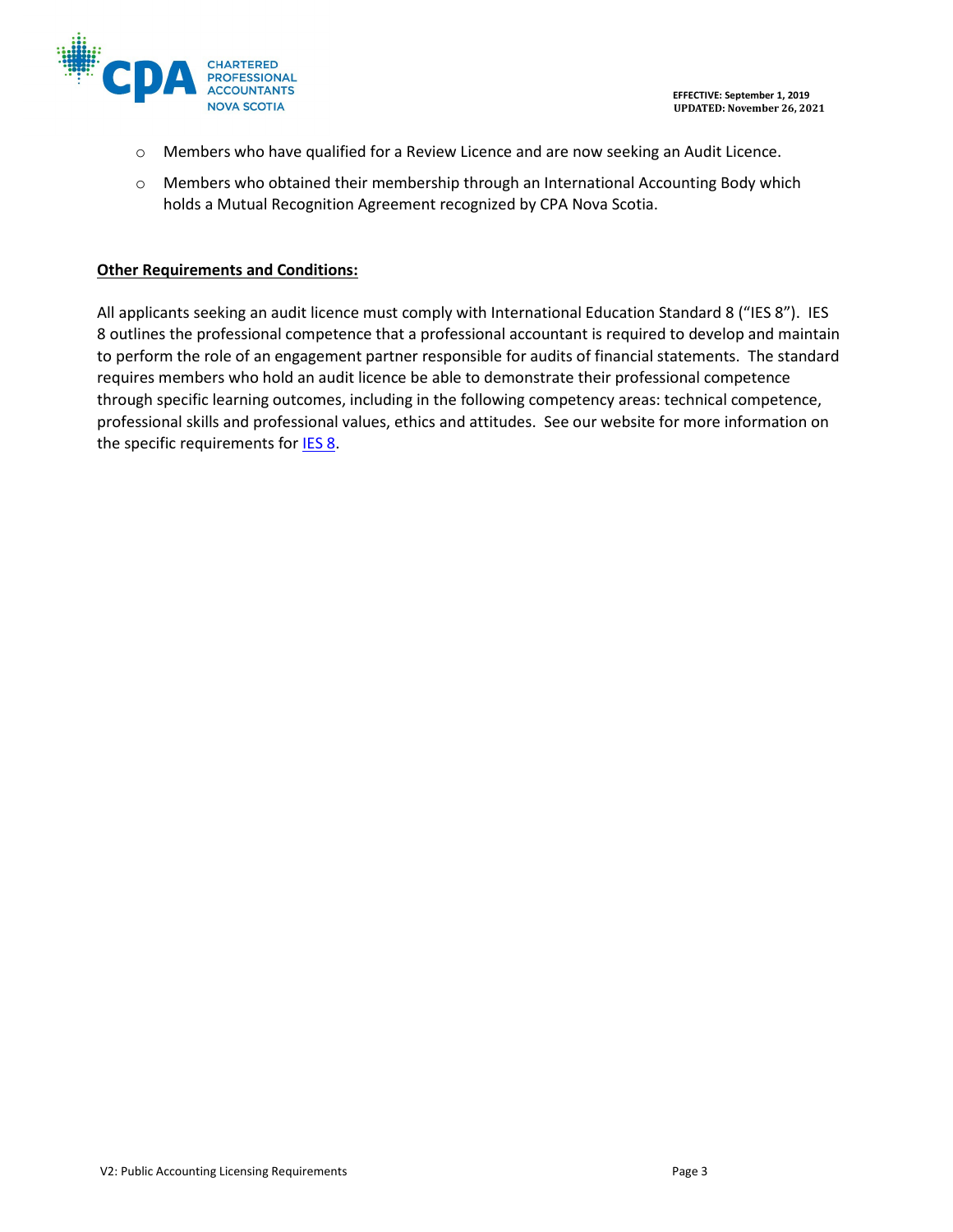

## **Section 1. New Entrants to Public Accounting (CPAs)**

This section applies to members admitted as a CPA who have completed the entire CPA program in a CPA Canada jurisdiction. They have also demonstrated in-depth financial reporting and assurance knowledge. CPAs who come into membership via advanced standing from an internally recognized designation are required to proceed to Section 3.3.

#### **1.1 AUDIT LICENCE – New CPAs Entrants to Public Accounting**

### **1. Education requirements:**

- a. Must choose Assurance and Tax electives in the CPA program; and
- b. Must demonstrate in-depth knowledge of financial reporting and assurance with the successful completion of the Common Final Evaluation.

#### **2. Experience requirements:**

- a. Must undertake the practical experience requirements in a pre-approved training office (or another registered firm with a licensed public accountant approved by the Committee) and have met the experience requirements as per the CPA Canada Competencies Development Map for Public Accounting; and
- b. Must have a minimum of 1,250 chargeable hours in assurance, of which a minimum of 625 hours must be in performance of audit services; and
- c. Must achieve and maintain the experience requirements in the most recent five-year period.

#### **1.2 REVIEW LICENCE - New CPAs Entrants to Public Accounting:**

#### **1. Education requirements:**

- a. Must choose Assurance and Tax electives in the CPA program; and
- b. Must demonstrate in-depth knowledge in financial reporting and assurance with the successful completion of the Common Final Evaluation.

#### **2. Experience requirements:**

- a. Must undertake the practical experience requirements in a pre-approved training office (or another registered firm with a licensed public accountant approved by the Committee) and have met the experience requirements as per the CPA Canada Competencies Development Map for Public Accounting.
- b. Applicants must have a minimum of 1,250 chargeable hours in assurance, of which a minimum of 625 hours must be in performance of review services.
- c. Applicants must achieve and maintain the experience requirements in the most recent fiveyear period.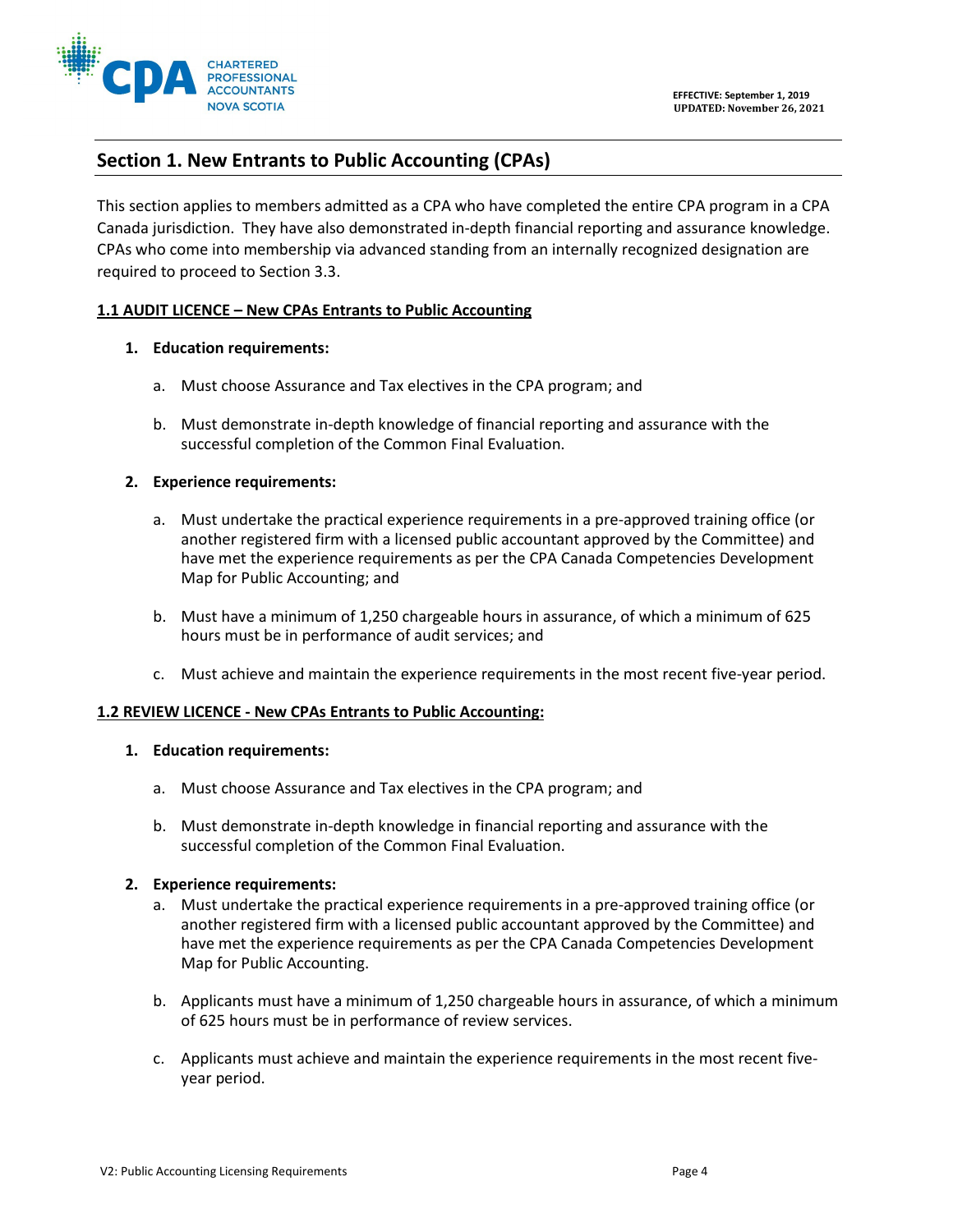

## Additional requirements may be necessary depending on individual application assessment under Section 1.1 and 1.2.

The following will be considered by the Committee in determining individual requirements:

- member's recent working history and gaps in experience, if any;
- member's support system within firm, if any;
- any other relevant risk factors as determined by the Committee; and
- specifics as to what type of audit engagements the applicant has worked on recently.

The Committee may require any combination of the following in addition to the above criteria:

- o Prescribed CPD. This will likely be required and will depend on the area of practice the member wishes to perform, and the recent CPD completed. The CPD plan is at the determination of the Committee.
- o Engagement Quality Control Review (EQCR) performed by a pre-approved Licensed Public Accountant. The selected Licensed Public Accountant must be pre-approved by the Director of Professional Standards.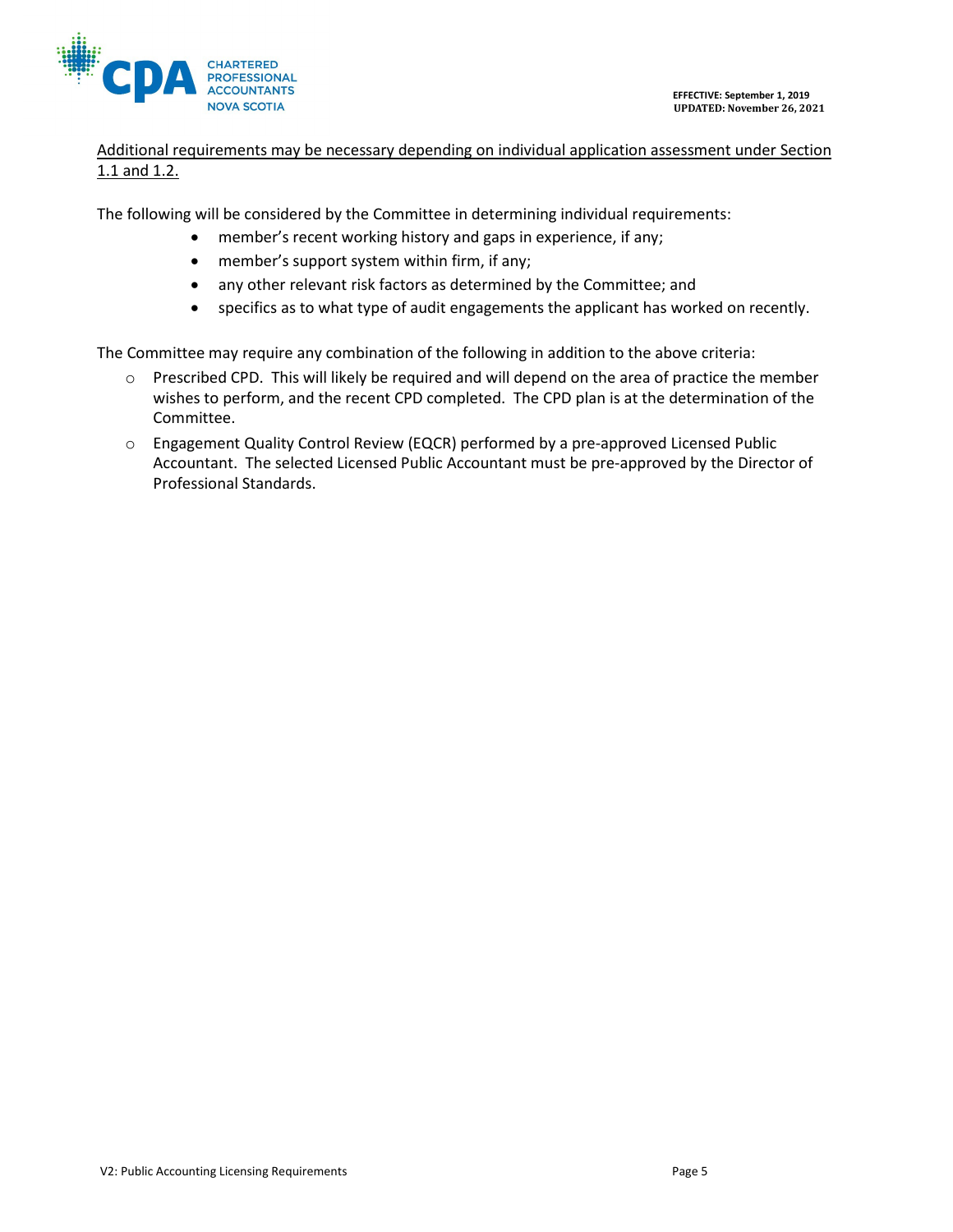

# **Section 2. Qualified Legacy Members and Re-entry (CPA, CA & CPA, CGA)**

Within Section 2.1 & 2.2, qualified legacy members includes members who have met all the requirements to practice public accounting under their legacy designations (see Appendix B) and are applying for a licence or previously held a public accounting licence and are re-entering with less than a five-year absence and have continued to meet the minimum hourly renewal requirements under the [Public](https://www.cpans.ca/WEB/Documents/Firm%20Registration/Public%20Accounting%20Licensing%20Renewal%20Requirements%20V1%20Effective%20Sept%201%202019.pdf)  [Accounting Licence Renewal Requirements.](https://www.cpans.ca/WEB/Documents/Firm%20Registration/Public%20Accounting%20Licensing%20Renewal%20Requirements%20V1%20Effective%20Sept%201%202019.pdf)

Within Section 2.3 & 2.4, re-entry applies to members who have previously qualified for a public accounting licence and have greater than a five-year absence or less than a five-year absence and have not maintained the minimum hourly requirement under the [Public Accounting Licence Renewal Requirements.](https://www.cpans.ca/WEB/Documents/Firm%20Registration/Public%20Accounting%20Licensing%20Renewal%20Requirements%20V1%20Effective%20Sept%201%202019.pdf)

### **2.1 AUDIT LICENCE - Qualified Legacy Members:**

#### **1. Education requirements:**

- a. Met the education qualifications as a qualified legacy member outlined in Appendix B or held an audit licence in the past five years; and
- b. Compliant with required CPD for the previous three-year rolling period, which is relevant and sufficient to the practice licence being applied for.

### **2. Experience requirements:**

- a. New Licence Applicants must have a minimum of 1,250 chargeable hours in assurance, of which a minimum of 625 hours must be in performance of audit services in the past five years. If the applicant does not meet the experience requirements, then they must follow the pathway under Section 2.3.
- b. Re-Entry If the applicant has less than a five-year absence, the applicant must be able to demonstrate recent relevant experience through meeting the minimum hourly requirement under the Public [Accounting Licence Renewal Requirements,](https://www.cpans.ca/WEB/Documents/Firm%20Registration/Public%20Accounting%20Licensing%20Renewal%20Requirements%20V1%20Effective%20Sept%201%202019.pdf) otherwise Section 2.3 applies.

Additional requirements may be necessary depending on individual application assessment. See Additional Requirement at the end of Section 2.

## **2.2 REVIEW LICENCE for Qualified Legacy Members:**

#### **1. Education requirements:**

- a. Met the education qualifications as a qualified legacy member or held a licence in the past five years; and
- b. Compliant with required CPD for the previous three-year rolling period, which is relevant and sufficient to the practice licence being applied for.

#### **2. Experience requirements:**

a. New Licence – Applicants must have a minimum of 1,250 chargeable hours in assurance, of which a minimum of 625 hours must be in performance of review services, in the past five years. If the applicant does not meet the experience requirements, then they must follow the pathway under Section 2.4.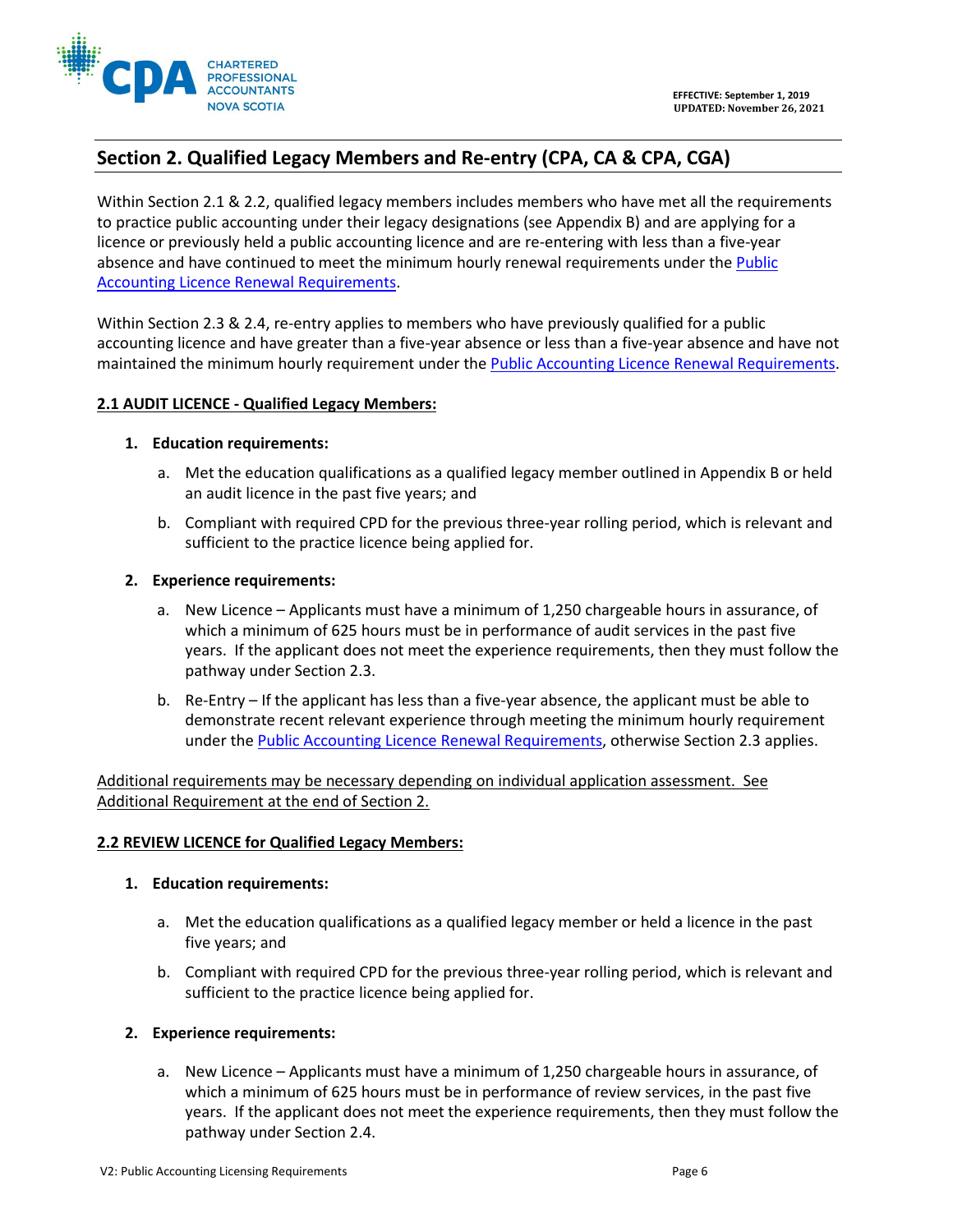

b. Re-Entry – If the applicant has less than a five-year absence, the applicant must be able to demonstrate recent relevant experience through meeting the minimum hourly requirement continue to meet the minimum hourly requirement under the [Public Accounting Licence](https://www.cpans.ca/WEB/Documents/Firm%20Registration/Public%20Accounting%20Licensing%20Renewal%20Requirements%20V1%20Effective%20Sept%201%202019.pdf)  [Renewal Requirements,](https://www.cpans.ca/WEB/Documents/Firm%20Registration/Public%20Accounting%20Licensing%20Renewal%20Requirements%20V1%20Effective%20Sept%201%202019.pdf) otherwise Section 2.3 applies.

Additional requirements may be necessary depending on individual application assessment. See Additional Requirement at the end of Section 2.

## **2.3 AUDIT LICENCE - Re-entry or Previously Qualified Legacy with more than a five-year absence for Audit Licence:**

## **1. Education requirements:**

- a. Previously held a licence or met the education qualifications as a qualified legacy member; and
- b. Comply with required CPD for the previous three-year rolling period, which is relevant and sufficient to the practice licence being applied for.

### **2. Experience requirements:**

- a. Completed one year under the supervision at a pre-approved training office (or another registered firm with a licensed public accountant approved by the Committee, where at least 250 chargeable hours in assurance are obtained. A Licensed Engagement Supervisor Declaration form must be completed, and requires the applicant to have completed 12 months supervision by a licensed member;
- b. Submit an entry plan outlining firm's quality control practices and the risk mitigation processes.

Additional requirements may be necessary depending on individual application assessment. See Additional Requirement at the end of Section 2.

## **2.4 REVIEW LICENCE - Re-entry or Previously Qualified Legacy with over five-year absence for Review Licence:**

#### **1. Education requirements:**

- a. Previously held a licence or met the education qualifications as a qualified legacy; and
- b. Compliant with required CPD for the previous three-year rolling period, which is relevant and sufficient to the practice licence being applied for.

#### **2. Experience requirements:**

a. Completed one year under the supervision at a pre-approved training office (or another registered firm with a licensed public accountant approved by the Committee) where at least 250 chargeable hours in assurance are obtained. Submit a Licensed Engagement Supervisor Declaration in the circumstances where a qualified legacy applicant has completed 12 months supervision by a licensed public accounting in the past two years.

OR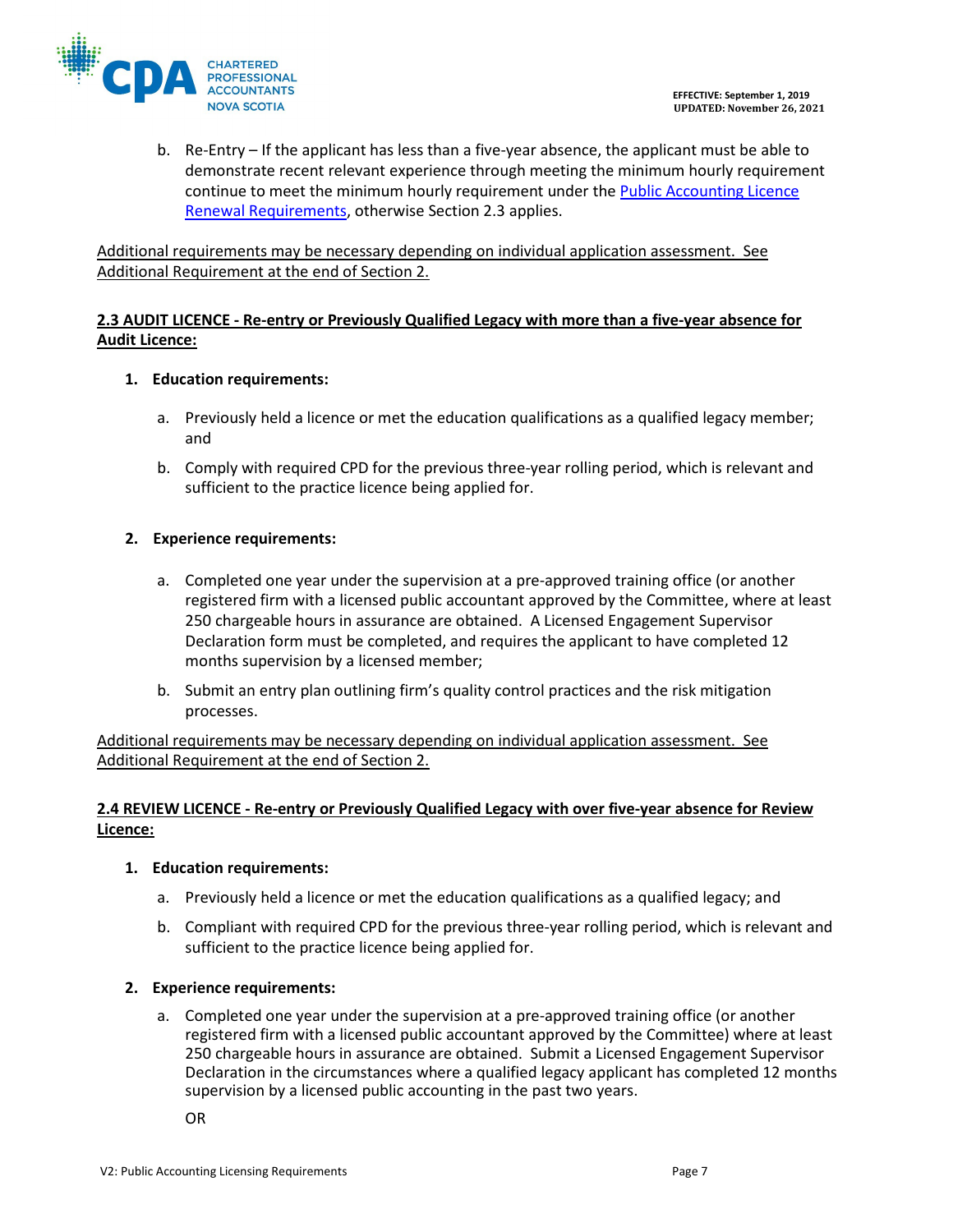

b. In circumstances where the risk to the public is acceptable to the Committee, confirmation of arrangements with a licensed public accountant to perform pre-issuance file inspections on a minimum of the first two reviews, may be expected. For greater clarity, an Engagement Quality Control Review (EQCR) or file inspection by a Licensed Public Accountant. The selected Licensed Public Accountant must be approved by the Director of Professional Standards.

Submit an entry plan outlining the firm's quality control practices and the risk mitigation processes.

## **Additional Requirements may be necessary depending on individual application assessment. This applies to Section 2.1 through to Section 2.4**

The following will be considered by the Committee in determining individual requirements:

- member's recent working history and gaps in experience, if any;
- member's support system within firm, if any;
- any other relevant risk factors as determined by the Committee; and
- specifics as to what type of audit engagements the applicant has worked on recently related to their intended area of practice.

The Committee may require any combination of the following in addition to the above criteria:

- $\circ$  Prescribed CPD. This will likely be required and will depend on the area of practice the member wishes to perform, and the recent CPD completed. The CPD plan is at the determination of the Committee, and it is recommended that the applicant work with the Director of Professional Standards in advance of application to create a professional development plan.
- o Engagement Quality Control Review (EQCR) performed by a pre-approved Licensed Public Accountant. The selected Licensed Public Accountant must be pre-approved by the Director of Professional Standards.
- o External supervision on all assurance engagements. The supervision will continue until supervisor is prepared to sign-off on the Licensed Engagement Supervisor Declaration form, and the Committee determines that supervision is no longer required. At that time, the Committee will reassess the application and the working experience to determine if further restrictions or conditions are required. The practice supervisor must be pre-approved by the Director of Professional Conduct at the cost of the applicant. This requirement is more likely for applicants who are seeking an Audit Licence and have been out of practice more than 5 years and wish to offer services sole practitioner or through a firm without another Public Accountant.
- $\circ$  Supervision on all assurance engagements by a pre-approved supervisor from within the applicant's firm. The supervision period will continue until the supervisor is prepared to sign-off on the Licensed Engagement Supervisor Declaration form, and the Committee determines supervision is no longer required. Once the Committee determines supervision is no longer required it will re-assess the application and the working experience to determine if further restrictions or conditions are required. The Public Accountant performing the supervision must be pre-approved by the Director of Professional Standards.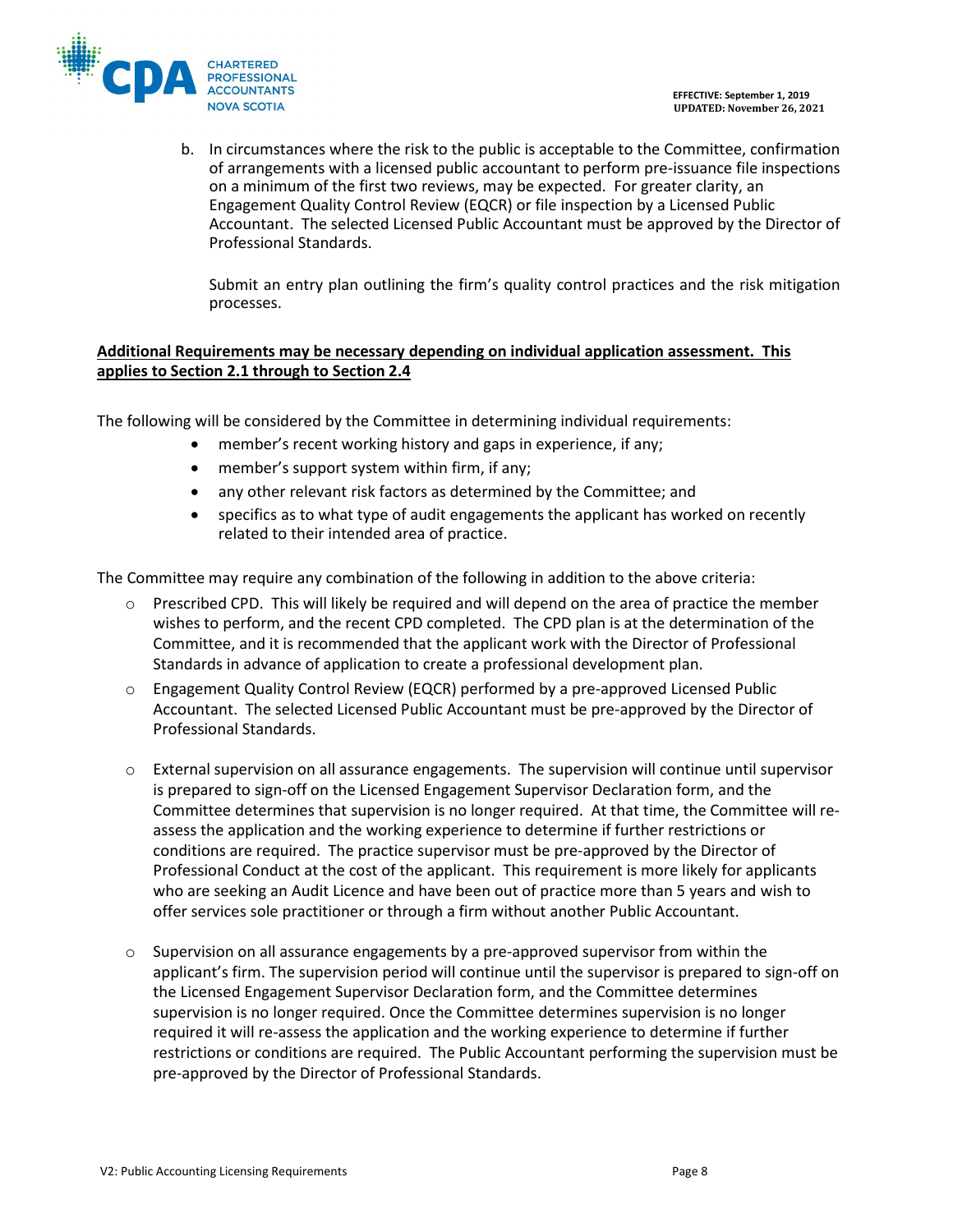

# **Section 3. Bridging Requirements (All members not included in Section 1 or Section II)**

All members who do not qualify for the pathways under Section 1 or Section II are required to following the Bridging Requirements which is available to all members.

## **3.1 AUDIT LICENCE/REVIEW LICENCE:**

### **1. Education requirements:**

- a. Successfully complete the Post-Designation-Public-Accounting (PDPA) exam. This applies to all CPAs members applying for a licence under the bridging requirements that do not hold a CPA designation as per Section I or a legacy designation outlined in Section II.
- **2. Experience requirements – Demonstrate that they have met the profession's practical experience requirements for public accounting. This entails:**
	- a. two years post designation experience within the last five years under supervision at a preapproved training office (or another registered firm with a licensed public accountant approved by the Committee) in the member's intended area of practice, where at least 500 chargeable hours in assurance are obtained (up to 18 months of experience earned prequalification in a path approved to train applicants in audit or assurance may be recognized if it was earned in the preceding five-year period). Submit a **Licensed Engagement Supervisor Declaration**

OR

b. 1,250 assurance chargeable hours, of which 625 hours are in performance of audit services, in the intended area of practice, for the audit licence or 625 hours are in performance of other review services for the review licence at a pre-approved training office in the most recent five-year period.

#### **3.2 AUDIT LICENCE – Qualified Review Licensees looking to upgrade to an Audit Licence.**

CPA members (includes qualified legacy members) who hold a review licence and now wish to upgrade their licence to an **audit licence** will be subject to the following requirements:

## **1. Education requirements:**

Members who qualified for the review licence have met the education and examination requirements, so there is no further education requirement. A review of recent CPD to ensure current standards are maintained.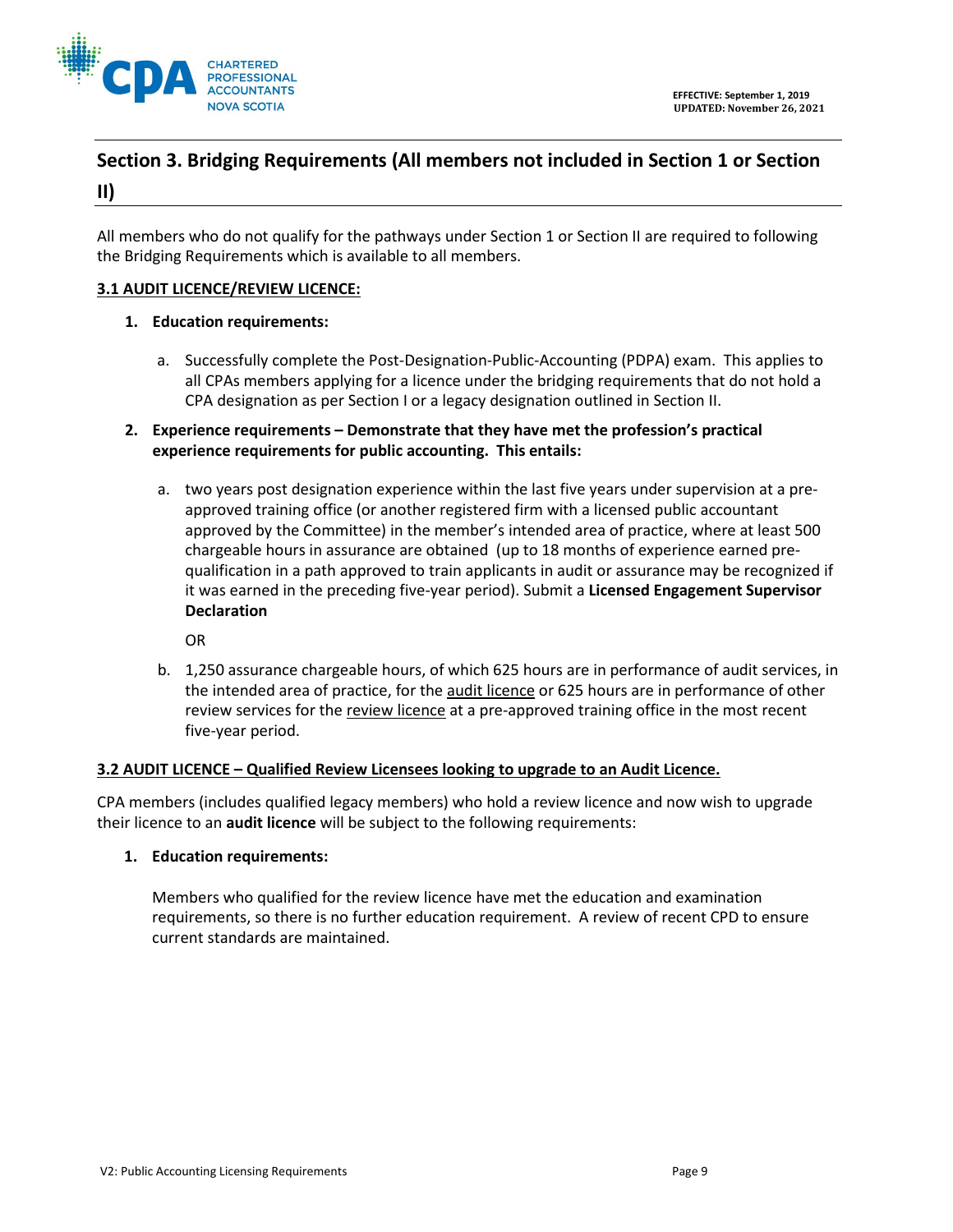

## 2. **Experience requirements:**

**a.** Members who qualified for the review licence should also have met the experience requirement, except for the 625 audit hours. Therefore, it is recommended to completed one year under supervision of a licensed member in the intended area of practice, where at least 250 chargeable hours in assurance are obtained. Submit a **Licensed Engagement Supervisor Declaration**, where a qualified legacy applicant has completed 12 months supervision by a licensed member.

OR

b. Applicants who have a minimum of 1,250 chargeable hours in assurance, of which a minimum of 625 hours must be in performance of audit services, in their intended area of practice, in the past-five years.

## **3.3 AUDIT LICENCE/REVIEW LICENCE – CPAs who qualified for membership through International Mutual Recognition Agreement.**

CPAs who qualified to Membership through a Mutual Recognition Agreement or Memorandum of Understanding offering advanced standings with an International Accounting Organization will be subject to the following requirements:

## **1. Education requirements:**

Successfully complete the Post-Designation-Public-Accounting (PDPA) exam.

- **2. Experience requirements –**Demonstrate that they have met the profession's practical experience requirements for public accounting. This entails 30 months practical experience in a program considered equivalent to a CPA Pre-Approved Training Office, which offers qualifying experience for audit or assurance services. This entails**:**
	- **a.** 1,250 assurance chargeable hours, of which 625 hours are in performance of audit services for the audit licence or 625 hours are in performance of Review services for the review licence. The applicant is required to verify their work experience using the International Practical Experience Verification Form. The employer/former employers are required to verify their hours and depth in assurance, which will be assessed against the CPA competency map as sufficient to practice public accounting.

## **Additional Requirements under 3.1 & 3.2 &3.3 depending on the individual application assessment.**

The following will be considered by the Committee in determining individual requirements:

- member's recent working history and gaps in experience, if any;
- member's support system within firm, if any;
- any other relevant risk factors as determined by the Committee; and
- specifics as to what type of audit engagements the applicant has worked on recently related to their intended area of practice; and
- accounting frameworks and auditing standards the applicant recently used, and its applicability to potential clients from a Canadian perspective, if applicable.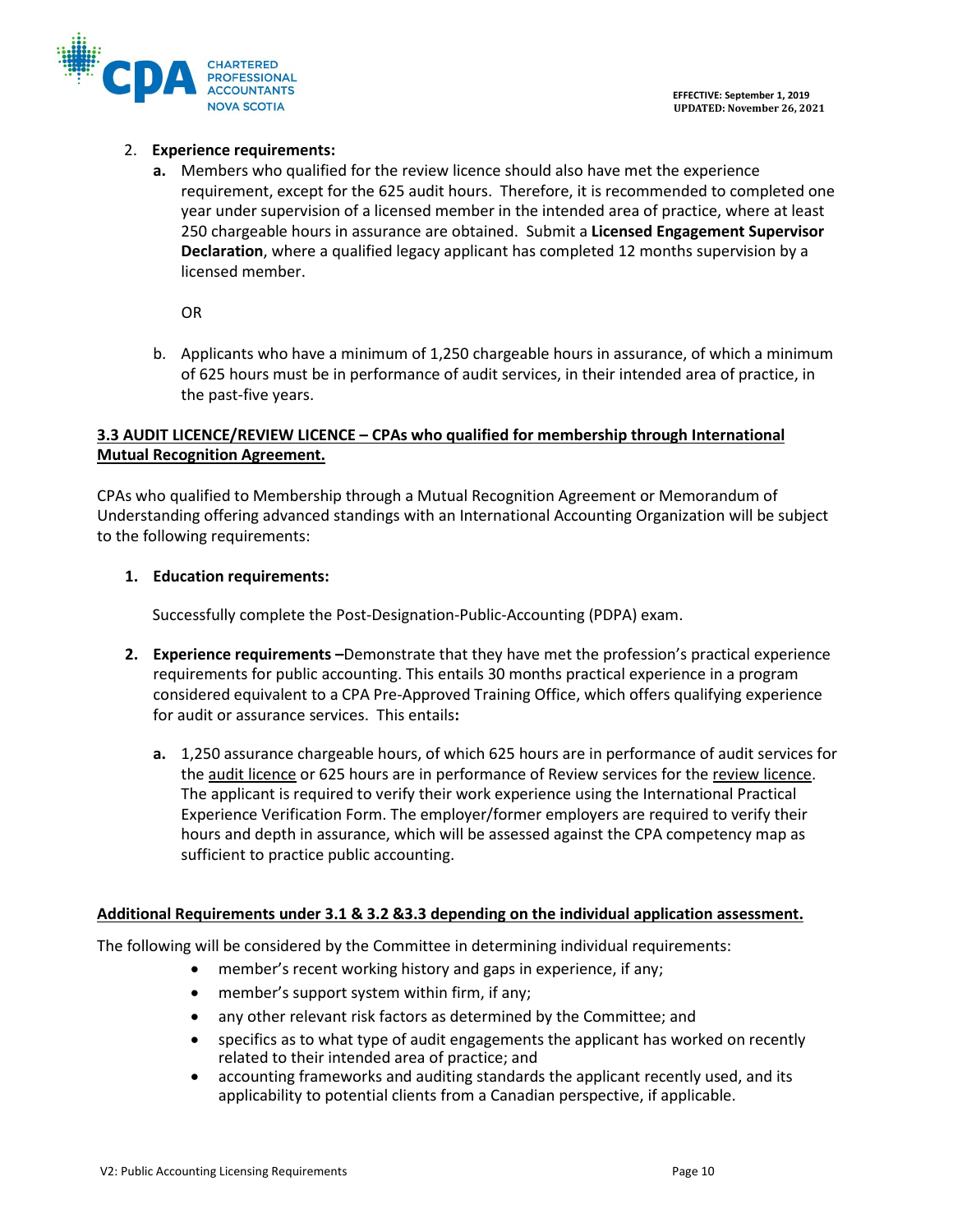



The Committee may require any combination of the following in addition to the above criteria:

- o Prescribed CPD. This will likely be required and will depend on the area of practice the member intends to perform and their recent CPD. Any prescribed CPD is at the determination of the Committee.
- $\circ$  Engagement Quality Control Review (EQCR) performed by a pre-approved Licensed Public Accountant. The selected Licensed Public Accountant must be pre-approved by the Director of Professional Standards.
- $\circ$  External supervision on all assurance engagements. The supervision will continue until supervisor is prepared to sign-off on the Licensed Engagement Supervisor Declaration form, and the Committee determines that supervision is no longer required. At that time, the Committee will reassess the application and the working experience to determine if further restrictions or conditions are required. The practice supervisor must be pre-approved by the Director of Professional Conduct at the cost of the applicant. This requirement is more likely for applicants who are seeking an Audit Licence and have been out of practice more than 5 years and wish to offer services sole practitioner or through a firm without another Public Accountant.
- $\circ$  Supervision on all assurance engagements by a pre-approved supervisor from within the applicant's firm. The supervision period will continue until the supervisor is prepared to sign-off on the Licensed Engagement Supervisor Declaration form, and the Committee determines supervision is no longer required. Once the Committee determines supervision is no longer required it will re-assess the application and the working experience to determine if further restrictions or conditions are required. The Public Accountant performing the supervision must be pre-approved by the Director of Professional Standards.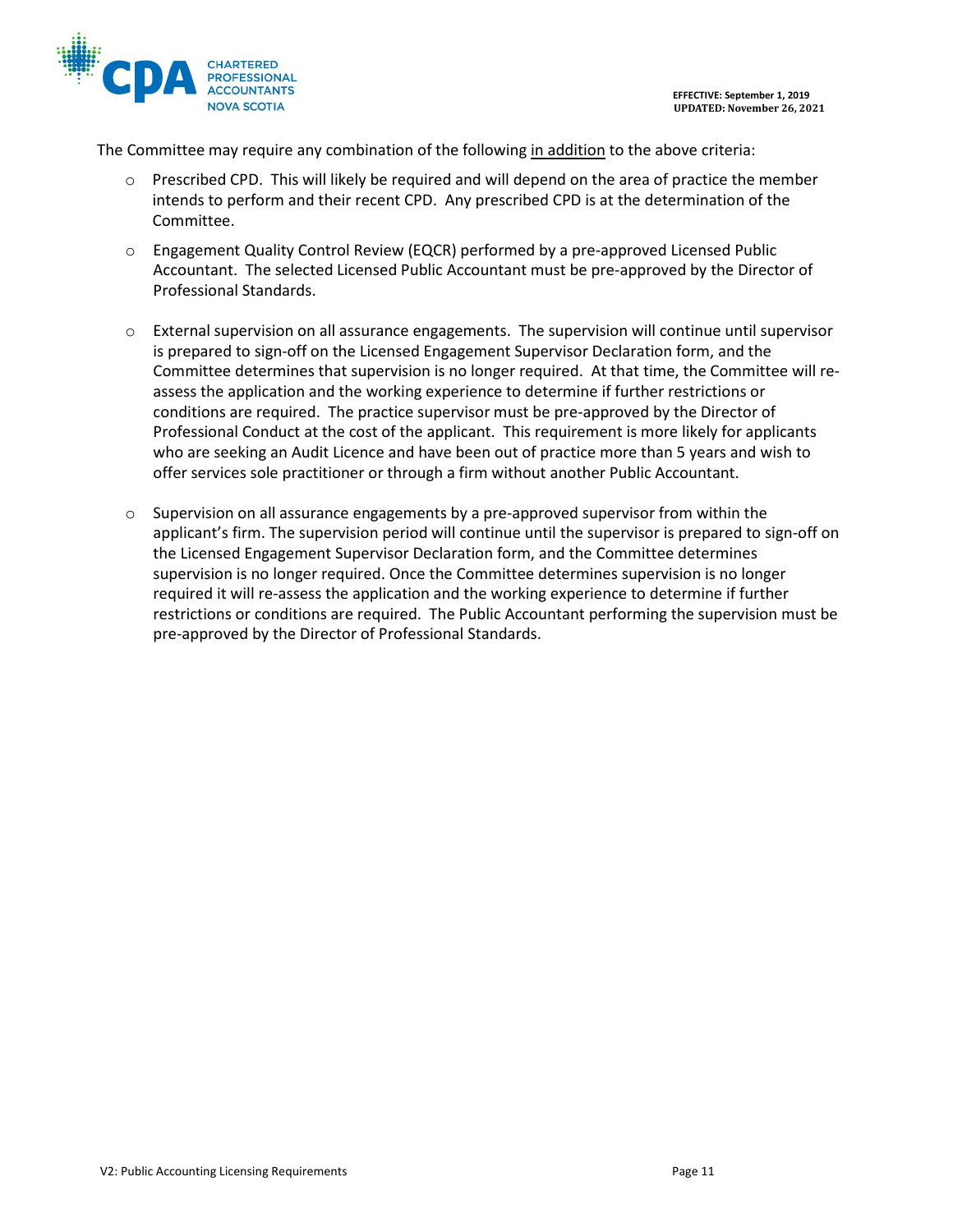

# **Appendix A – CPA Canada Handbook mapping to the Public Accounting Definition**

Currently, the CPA Canada Handbook – Assurance, refers to the professional standards and guidance as set out by the Auditing and Assurance Standards Board (AASB). The authoritative pronouncements include:

- Canadian Auditing Standards (CAS 200 to 900); and
- Other Canadian Standards (OCSs) including:
	- o [General Assurance and Auditing \[CSAE 3000 —](javascript:document.k5tree.onNodeTextClick(4952911)) Section 5925]
	- o [Specialized Areas \[Sections 7060 —](javascript:document.k5tree.onNodeTextClick(5599911)) 7600]
	- o [Review Engagements \[CSRE 2400 —](javascript:document.k5tree.onNodeTextClick(5865911)) 8600]
	- o [Public Sector \[Sections PS 5000 —](javascript:document.k5tree.onNodeTextClick(6104911)) PS 6420]

Outside of the Assurance sections is [Related Services \[CSRS 4460 —](javascript:document.k5tree.onNodeTextClick(3048911)) Section 9200], which includes specified audit procedures and compilation engagements.

| <b>Section</b>                                            | <b>Description as per Handbook</b>                                                                                                                                          | <b>Licence Required</b> |  |
|-----------------------------------------------------------|-----------------------------------------------------------------------------------------------------------------------------------------------------------------------------|-------------------------|--|
| CAS - Canadian Auditing Standards [CAS 200 to 900]        |                                                                                                                                                                             |                         |  |
| <b>CAS 700</b>                                            | Forming an Opinion and Reporting on Financial Statements                                                                                                                    | Yes - Audit Licence     |  |
| CAS 800                                                   | Audits of financial statements prepared in accordance with<br>special purpose frameworks                                                                                    | Yes - Audit Licence     |  |
| General Assurance and Auditing [CSAE 3000 - Section 5925] |                                                                                                                                                                             |                         |  |
| <b>CSAE 3000</b>                                          | Attestation Engagements Other than Audits or Reviews of<br><b>Historical Financial Information</b>                                                                          | Yes - Audit Licence     |  |
| <b>CSAE 3001</b>                                          | Direct Engagements                                                                                                                                                          | Yes - Audit Licence     |  |
| <b>CSAE 3410</b>                                          | Assurance engagements on greenhouse gas statements                                                                                                                          | Yes - Audit Licence     |  |
| <b>CSAE 3416</b>                                          | Reporting on Controls at a Service Organization                                                                                                                             | Yes - Audit Licence     |  |
| <b>CSAE 3531</b>                                          | Direct Engagements to Report on Compliance                                                                                                                                  | Yes - Audit Licence     |  |
| <b>CSAE 3530</b>                                          | Attestation Engagements to Report on Compliance                                                                                                                             | Yes - Audit Licence     |  |
| 5021                                                      | Authority of Auditing and Assurance Standards and Other<br>Guidance for Engagements Other than Audits of Financial<br>Statements and Other Historical Financial Information | Yes - Audit Licence     |  |
| Specialized Areas [Sections 7060 - 7600]                  |                                                                                                                                                                             |                         |  |
| 7060                                                      | Auditor Review of Interim Financial Statements                                                                                                                              | Yes - Audit Licence     |  |
| 7150                                                      | Auditor's Consent to the use of a Report of the Auditor<br>included in an Offering Document                                                                                 | Yes - Audit Licence     |  |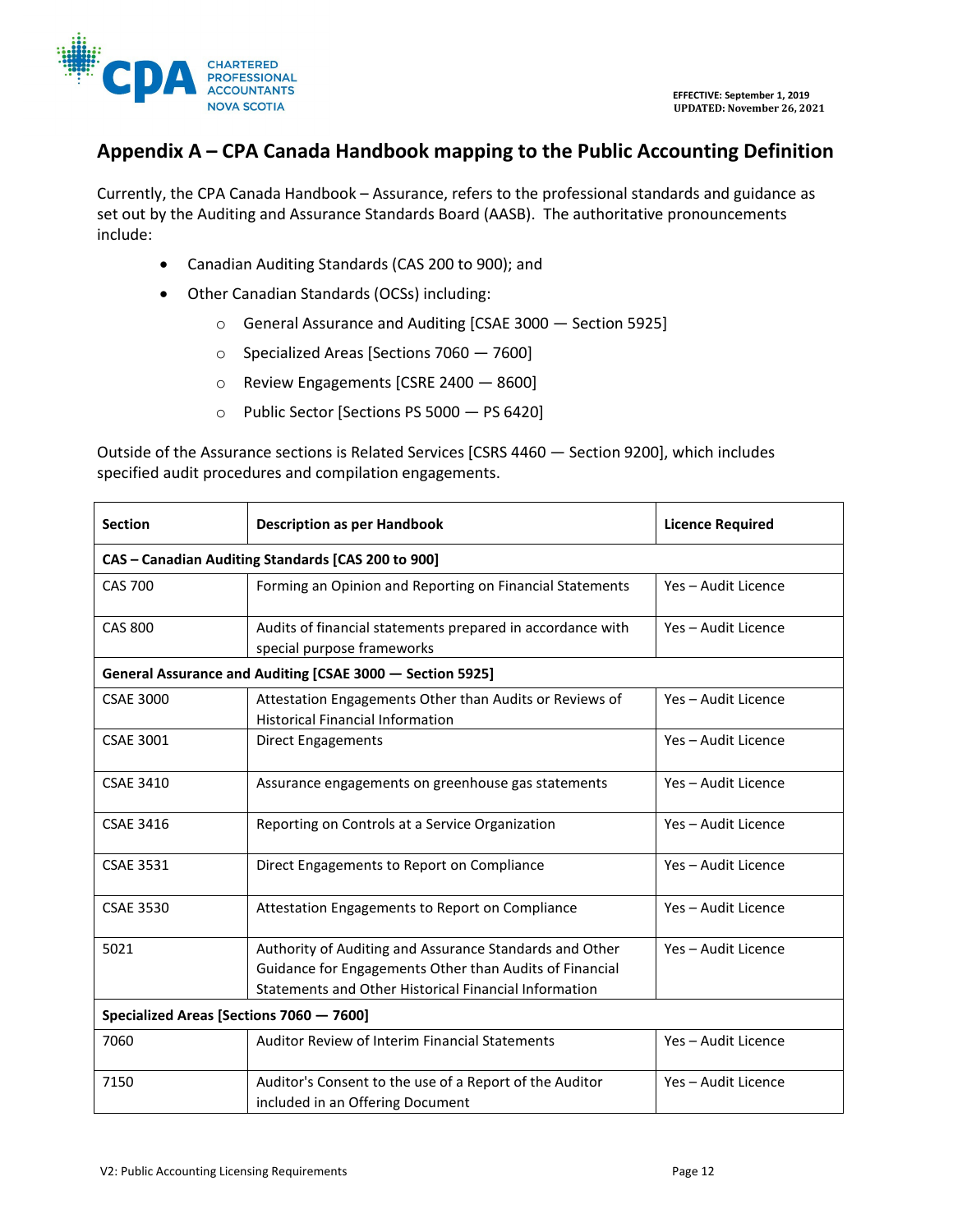

| 7170                                        | Auditor's Consent to the Use of the Auditor's Report included | Yes - Audit Licence   |  |
|---------------------------------------------|---------------------------------------------------------------|-----------------------|--|
|                                             | in a Business Acquisition Report                              |                       |  |
| 7200                                        | Auditor Assistance to Underwriters and Others                 | Yes - Audit Licence   |  |
| 7500                                        | Auditor's Consent to the Use of the Auditor's Report in       | Yes - Audit Licence   |  |
|                                             | Connection with Designated Documents                          |                       |  |
| 7500                                        | Reports on the Application of Accounting Principles           | Yes - Audit Licence   |  |
| <b>Review Engagements [CSRE 2400]</b>       |                                                               |                       |  |
| <b>CSRE 2400</b>                            | <b>Engagements to Review Historical Financial Statements</b>  | Yes - Review Licence  |  |
| Related Services [CSRS 4460 - Section 9200] |                                                               |                       |  |
| <b>CSRS 4460</b>                            | Reports on Supplementary Matters Arising from an Audit or a   | Yes - Audit or Review |  |
|                                             | <b>Review Engagement</b>                                      | Licence (depending)   |  |
| 9100                                        | Reports on the Results of Applying Specified Auditing         | Yes - Review Licence  |  |
|                                             | Procedures to Financial Information Other than Financial      |                       |  |
|                                             | Statements                                                    |                       |  |
| 9110                                        | 9110 Agreed-Upon Procedures Regarding Internal Control        | Yes - Review Licence  |  |
|                                             | over Financial Reporting                                      |                       |  |
| 9200                                        | <b>Compilation Engagements</b>                                | No Licence Required   |  |
| <b>CSRS 4400</b>                            | Agreed-Upon Procedure Engagements                             | Yes - Review Licence  |  |
| Public Sector [Sections PS 5000 - PS 6420]  |                                                               |                       |  |
| PS 5400                                     | Value-for-Money Auditing in the Public Sector                 | Yes - Audit Licence   |  |
| PS 6410                                     | Planning Value-for-Money Audits in the Public Sector          | Yes - Audit Licence   |  |
| PS 6420                                     | Knowledge of the Audit Entity in Planning Value-for-Money     | Yes - Audit Licence   |  |
|                                             | Audits in the Public Sector                                   |                       |  |
|                                             |                                                               |                       |  |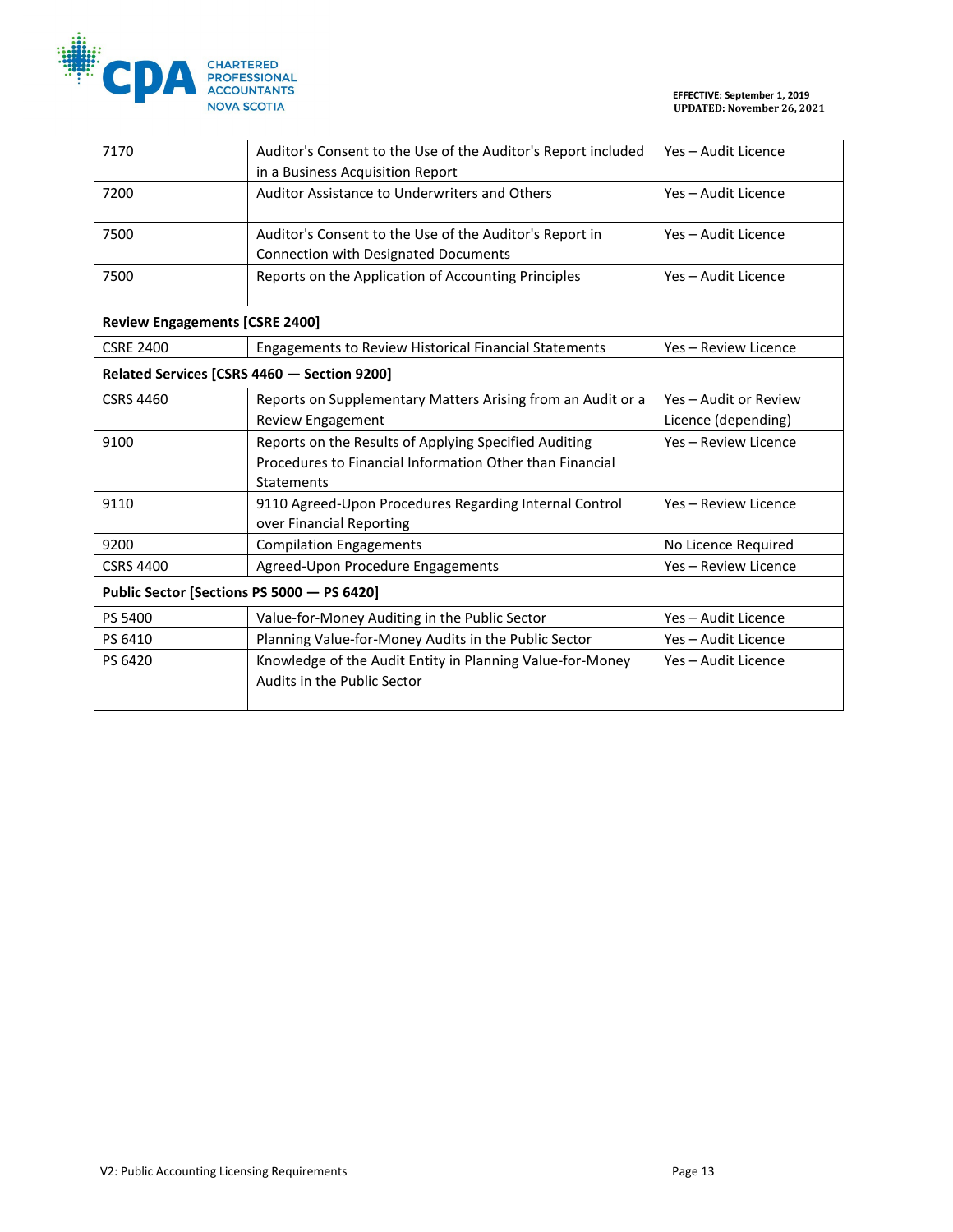

# **Appendix B - Assessment of Qualified Legacy Members and Internationally Designated Members**

CPA Nova Scotia has adopted the public accounting licensing requirements recommended by CPA Canada. The recommendations were developed by CPA Canada and the Public Accounting Work Group (PAWG). The PAWG consisted of representatives from all legacy bodies, public accounting, industry and education specialists.

Included in the PAWG Report recommendations was an assessment of the various pathways from legacy bodies to public accounting and the associated requirements. A summary of the assessment is provided below and should be used by members in determining eligibility, specifically if re-entry or bridging requirements apply.

| <b>Legacy</b> | <b>Education and Experience</b>                                                                                                                                                                                                                                                                                                                                                | <b>Assessment of Pathway</b>                               |
|---------------|--------------------------------------------------------------------------------------------------------------------------------------------------------------------------------------------------------------------------------------------------------------------------------------------------------------------------------------------------------------------------------|------------------------------------------------------------|
| <b>CMA</b>    | CMA certification and completion of national program post<br>certification<br>Must be able to demonstrate two years of experience in a pre-<br>approved training office for the public accounting route during<br>which they achieved:<br>1,250 assurance hours, of which 625 hours are in audit<br>$\bullet$<br>services, in the intended area of practice                    | <b>Re-entry requirements</b>                               |
| <b>CMA</b>    | <b>CMA</b> certification                                                                                                                                                                                                                                                                                                                                                       | <b>Bridging requirements</b><br>including PDPA             |
| <b>CGA</b>    | Qualified through PA1 Program (with CGA Assurance 2 & Tax 2)<br>with Required Work Experience<br>Must be able to demonstrate two years of experience in a pre-<br>approved training office for the public accounting route during<br>which they achieved:<br>1,250 assurance hours, of which 625 hours are in audit<br>$\bullet$<br>services, in the intended area of practice | <b>Re-entry requirements</b>                               |
| <b>CGA</b>    | Qualified through PA1 Program, with CGA Assurance 2 and Tax 2,<br>without the required Work Experience                                                                                                                                                                                                                                                                         | <b>Bridging requirements</b><br>excluding PDPA requirement |
| <b>CGA</b>    | Qualified pre-1999 or without Assurance 2 and Tax 2                                                                                                                                                                                                                                                                                                                            | <b>Bridging requirements</b><br>including PDPA             |

## **Audit Licence:**